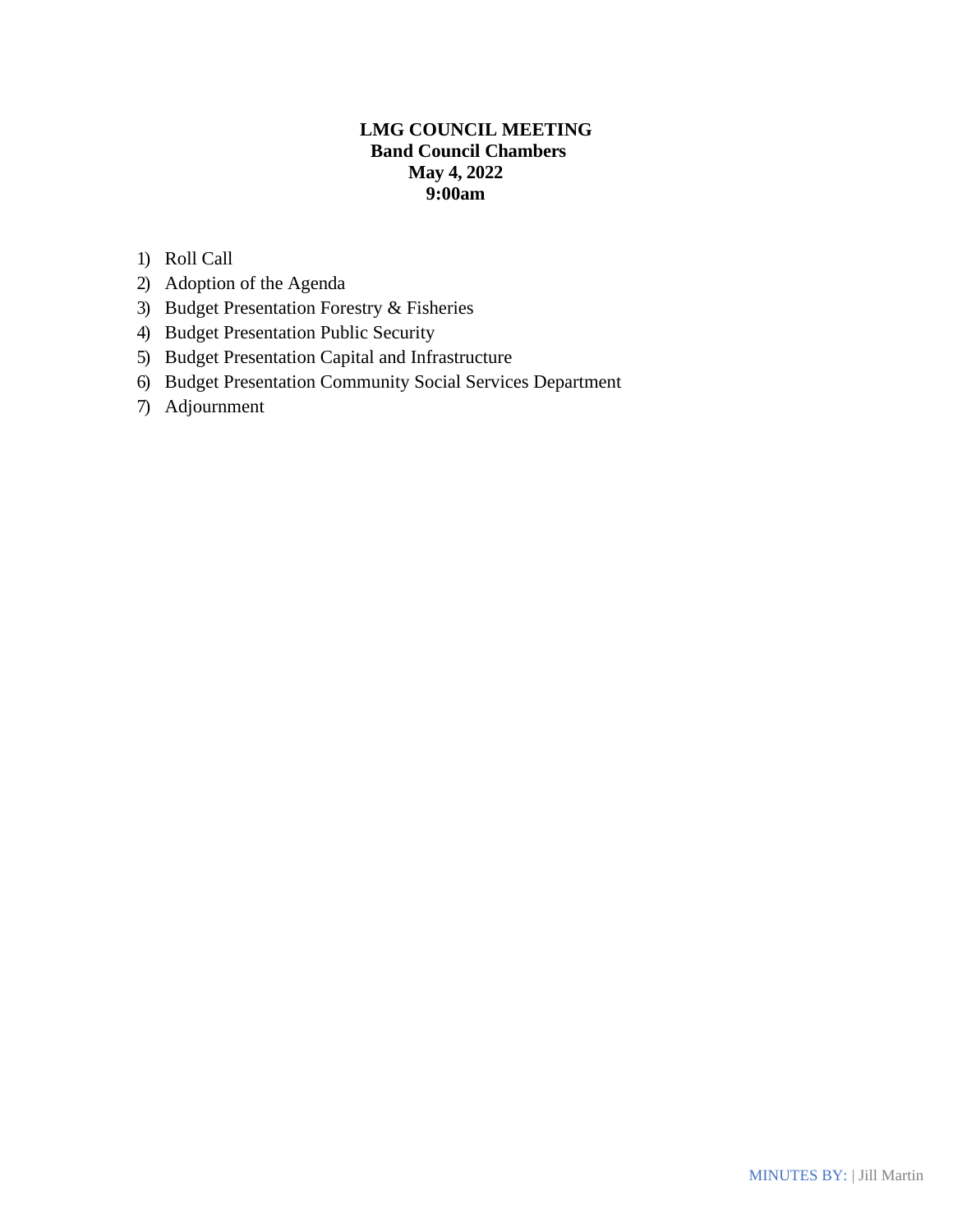## **1. Roll Call**

# **LMG COUNCIL ATTENDEES:**

Chief Darcy Gray Councillor Ali Barnaby Councillor Annette Barnaby Councillor Brian Caplin Jr. Councillor Chad Gedeon Councillor Gordon Isaac Jr. Councillor Dr. Cathy Martin (Absent) Councillor George Martin Councillor Kevin Methot Councillor Sky Metallic Councillor Wendell Metallic Councillor Alexander Morrison (Zoom) Councillor Sheila Swasson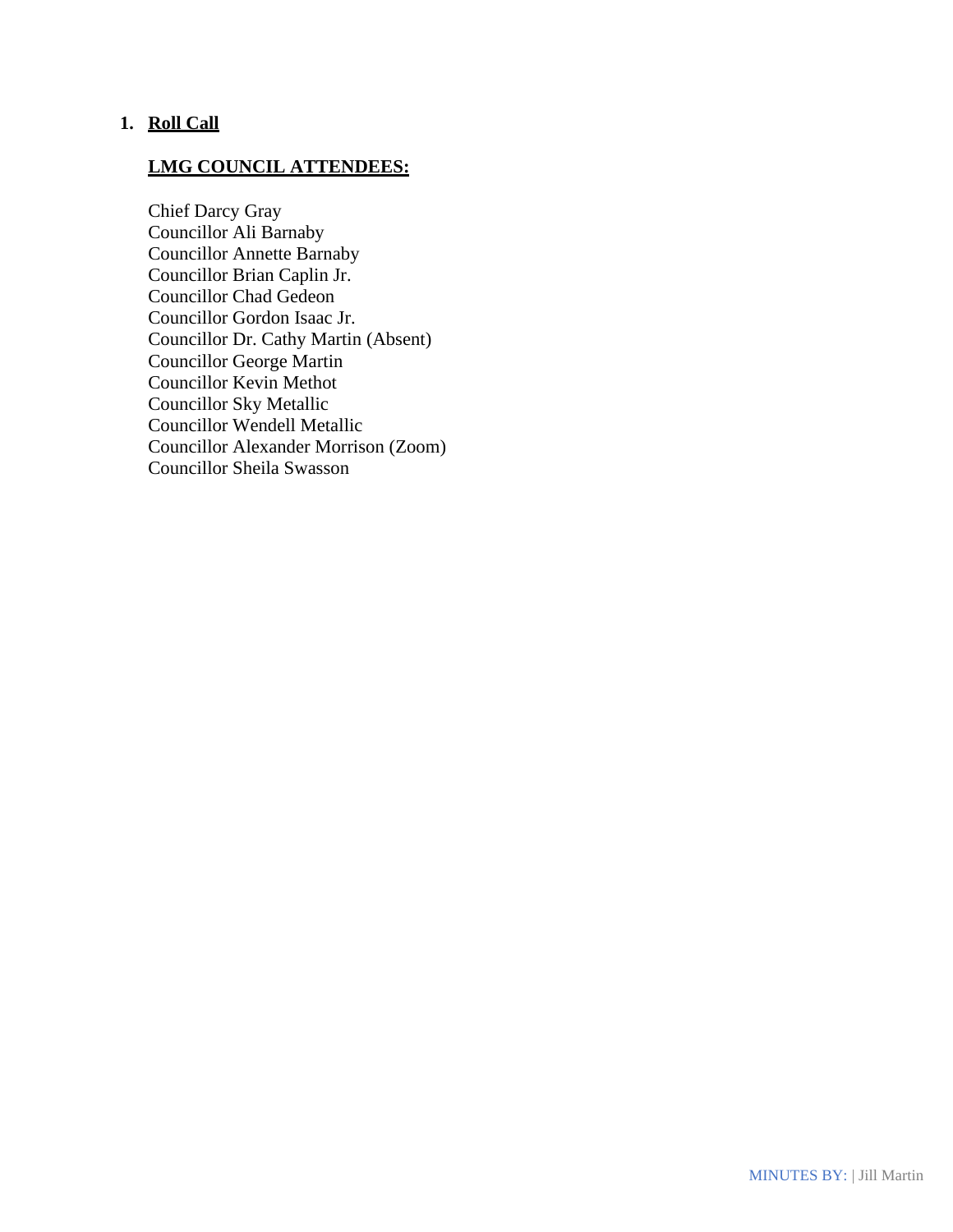## **2. Agenda Review**

Chief and Council made a motion to approve the agenda for May 4, 2022.

Moved: Councillor Annette Barnaby Second: Councillor Chad Gedeon Passed

# **3. Budget Presentation Forestry & Fisheries**

#### *Forestry Budget Presentation*

Martin Cummings, Forestry Engineer presented the Budgets for the Forestry Department 2022-2023. Chief and Council made a motion to approve the 2022-2023 Forestry Budgets.

Moved: Councillor Wendell Metallic Second: Councillor Gordon Isaac Jr. Passed

#### *Fisheries Budget Presentation*

Dr. Fred Metallic, Director of Natural Resources and Denny Isaac, Associate Director of Natural Resources presented the 2022-2023 program Budget. Chief and Council made a motion to approve the 2022-2023 budgets.

Moved: Councillor Gordon Isaac Jr. Second: Councillor Ali Barnaby Passed

#### **4. Budget Presentation Public Security**

Peter Arsenault, Director of Public Security presented the 2022-2023 for the Public Security program. Chief and Council made a motion to approve the 2022-2023 Public Security program budget.

Moved: Councillor George Martin Second: Councillor Gordon Isaac Jr. Passed